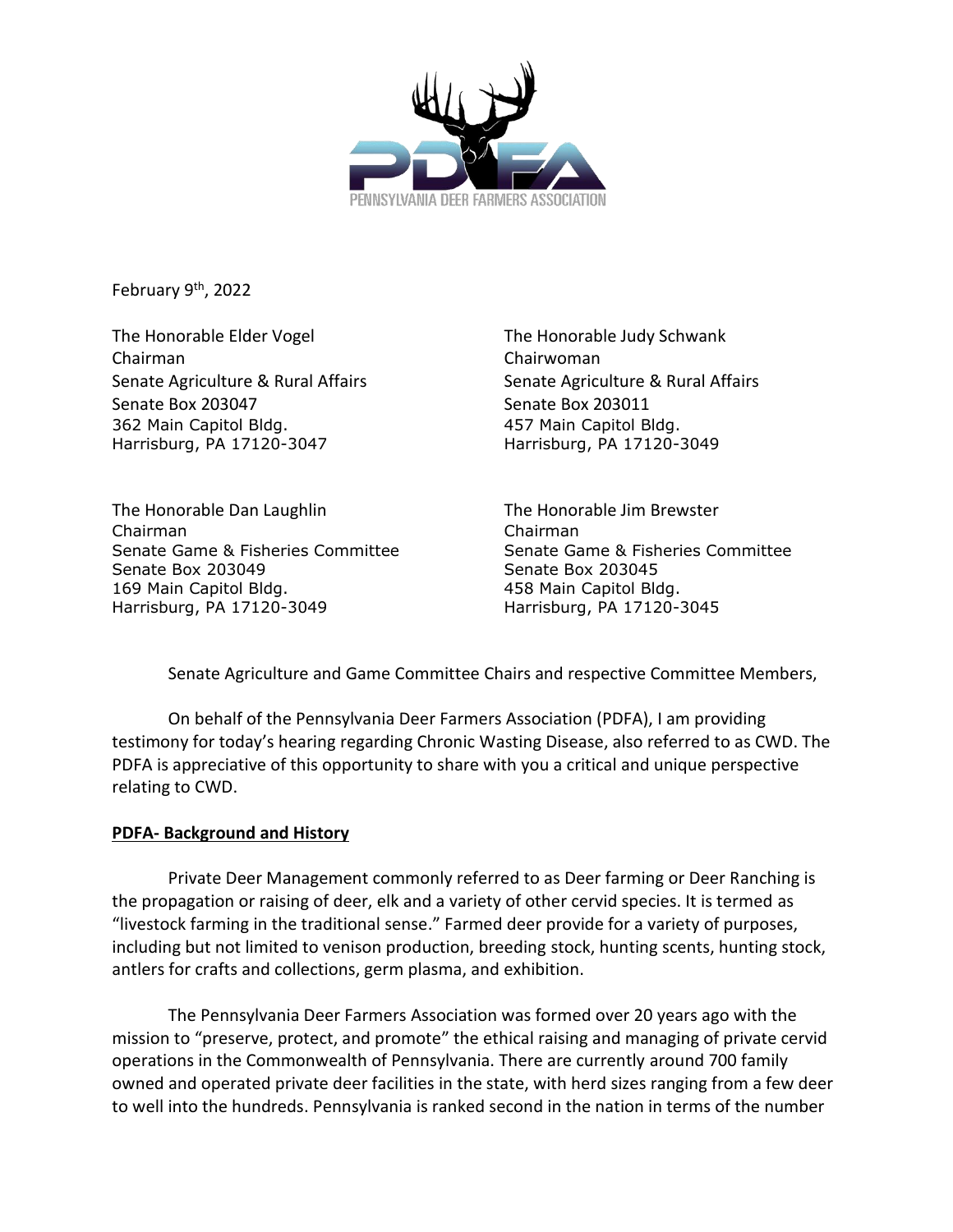of deer farms; Texas is first in the nation. Nationally, our industry has an economic impact of nearly \$8 billion.

In 2006, legislation was passed by the PA Legislature placing regulatory authority of all private deer facilities under the Pennsylvania Department of Agriculture. As farmers, herd health is a priority if we want to be successful in our livestock enterprise, the Department's staff of animal health professionals provide the experience and training to properly implement disease management and inventory protocols currently adopted by our industry. As a livestock industry within the Commonwealth, we look forward to maintaining our cooperative relationship with the Department of Agriculture.

# **CWD**

CWD is a neurological disease specific to Cervidae (deer, elk, and moose) that causes chronic weight loss and eventually death. CWD is a prion disease in the family of diseases known as Transmissible Spongiform Encephalopathies, or TSE's. Other diseases in this family include BSE (Cattle), Scrapie (Sheep), CJD (humans), Mink encephalopathy (Mink), Kuru (Humans) and a few years ago a prion disease was discovered in camels in Northern Africa. The Center for Disease Control has stated that CWD is likely spread between animals via bodily fluids, through direct contact, or through environmental contamination of soil, food, or water. And although there are no reported cases of CWD in humans, the World Health Organization recommends that humans avoid consuming infected venison.

Historically, CWD was first identified in 1967 at a DNR research facility in Fort Collins, Colorado. Since then, it has been identified in more than 25 U.S. states, four Canadian Provinces, South Korea, and in a wild population of Caribou in remote Norway. Regionally, CWD was identified in the adjacent states of West Virginia in 2005, Virginia in 2009, Maryland in 2010, and finally in Pennsylvania 2012. It's important to note that Virginia and Maryland do not currently permit deer farming. CWD was identified in only *free-range* deer in both Virginia and Maryland. Additionally, West Virginia's Hampshire County their epicenter of CWD positive activity in the state lies directly south of the Pennsylvania Game Commission's Disease Management Area 2 or DMA2, with more than 360 positive animals to date one could reasonably deduce that CWD may have simply walked across our boarder from our southern neighbors.

## **First CWD identified in PA**

In the fall of 2012 CWD positive, free range whitetail deer, were identified in 3 sperate locations in Blair and Bedford counties. An individual deer also tested positive on a farm in Adams County. These positive animals initiated the start of what are now called DMA's or Disease Management Areas. DMA 1 (Adams County) after years of sampling free range and farmed deer turned up no more positives and has since been revoked or eliminated. This is a success story to the management of the CWD programs implemented by the Department of Ag and also the PGC.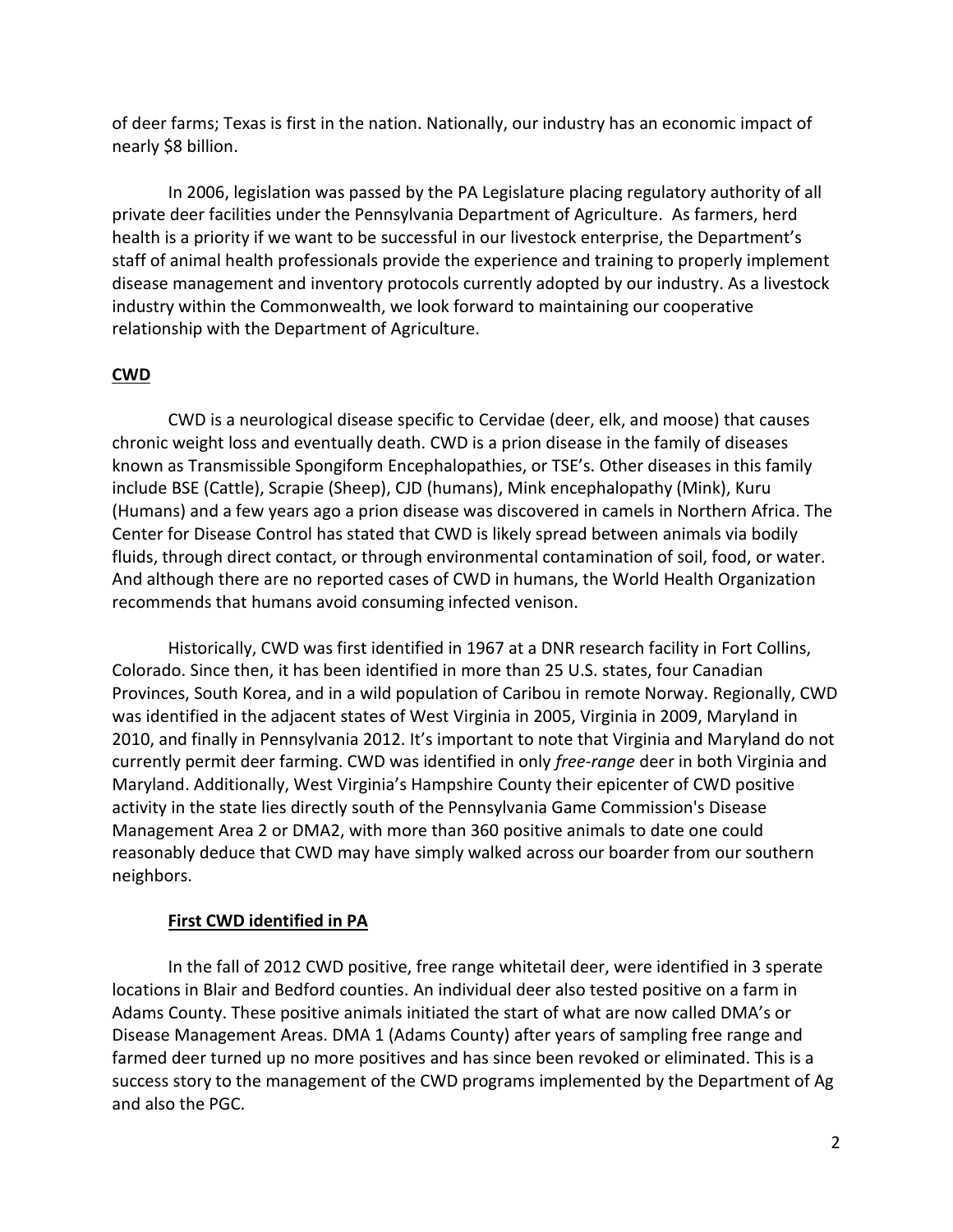Since the initial first positive identifications in 2012, both free range and privately managed deer have tested positive. Control measures are limited outside of our deer farms and the task of containment of CWD in DMA 2 has been much more challenging. After the initial identification of the 3 free range whitetail deer, more and more deer tested positive and distributed the disease on the landscape. 5 years later, in 2017, this distribution was found in the first farmed operation within the DMA 2 boarders.

#### **CWD Monitoring Programs**

In 2006, PDFA worked tirelessly with the Department of Agriculture ensuring all deer farmers were required to be in one of two CWD monitoring programs. All Pennsylvania herds with CWD susceptible species must participate in either the Herd Certification Program (HCP) or Herd Monitoring Program (HMP). **HCP's are required to test 100% of all age eligible mortalities (12 months of age or older) for CWD**. HMP's are required to test 50% of all age eligible mortalities (12 months or older) for CWD. In addition, intensive inventory and permitting processes are required under both programs.

Thousands of privately owned cervid on deer farms from across the state are tested each year at the expense of the operator not the tax payer. These CWD programs implement the highest level of testing and traceability of any deer herds, wild or farmed, in the state. Because the Department of Agriculture has mandated that their herds are the most tested herds in the state, they have allowed for the best management and control to be implemented if and when the disease finds its way into a private herd. These programs help identify CWD early allowing for management strategies to be implemented.

To be clear, there is risk when dealing with CWD. The HCP and HMP CWD programs are designed to quickly identify disease and allow for real control measures to take place preventing further spread and/or remove all live animal disease risk from the CWD positive premise. Herd Quarantines, depopulations, live animal testing and genomic analysis just to name a few are all tools we have to manage this disease.

## **Current state of our industry**

Deer Farmers have excepted the responsibility of the regulatory environment created from the HCP and HMP programs. While these programs are necessary for the monitoring of CWD they can and do place substantial burden and risk on the producers and stifle investment into expansion and new business formation. It's no coincidence that there has been a significant decline in the number of deer farms throughout PA from 2014 until today. Nearly 500 operations have closed their gates for good.

From a demand standpoint, the products that deer farms sell continue to be well received in the marketplace. I am of the opinion, based on growth trends through the 1990's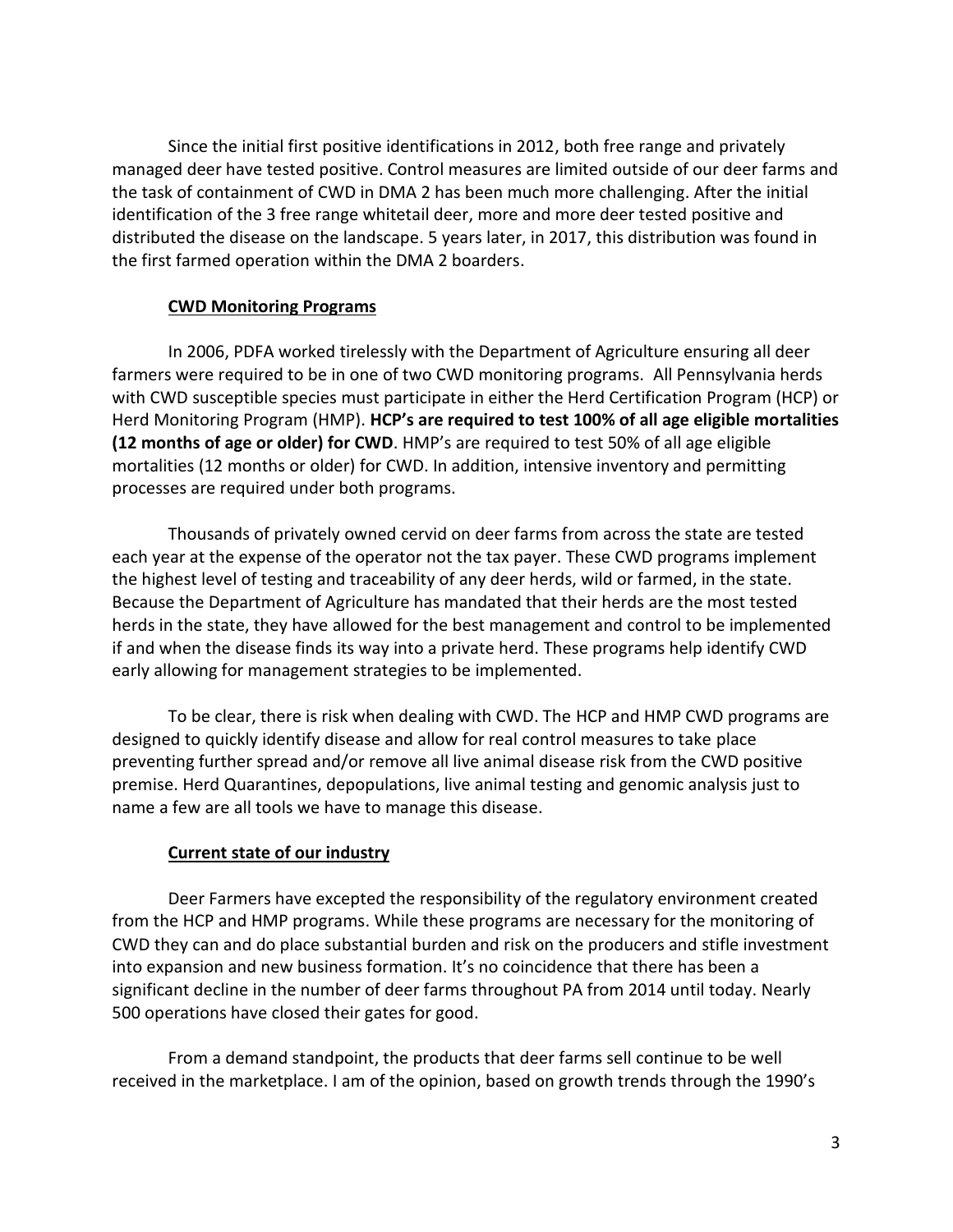and early to mid 2000's, that private cervid management would be a massive industry today. Sadly, this is not the realty of the day and CWD is here to stay.

# **A look to the future**

With that said I would like to provide you with a positive vision for the future of whitetail deer not only in our Commonwealth but across North American. As I mentioned earlier, Pennsylvania deer farming and ranching is a leader nationwide and we now have exciting new technologies to demonstrate it.

A few years ago, Dr. Christopher Seabury, Professor Texas A&M University published his breakthrough 2017 journal reviewed paper "Accurate Genomic Predictions for Chronic Wasting Disease". This publishing has laid the groundwork for new technology to be developed and used identifying the susceptibility of individual animals to CWD.

How does this work and what implications can this have on our whitetail deer herds on both sides of the fence?

First, a sample of genetic material is produced from the animal. This can include antler/bone, hair with follicles, tissue, blood or germ-plasma. For the best results in a timely manner, the company "All-Flex" has a "TSU" (Tissue Sample Unit) tube and applicator. This tool takes a small ear punch and stores it sealed from contamination. The sample can be banked and stored for extended periods of time (years) or submitted for analysis. The samples are submitted through NADR or the North American Deer Registry, which currently house more than 350,000 DNA records of whitetail deer, the largest in the world. Analysis is run on the sample using SNP or "snips" technology and then processed through Dr. Seabury's CWD-GPS system. GPS is Genomic Predictive System. Upon completion, the submitter is supplied with a GEBV (Genomic Estimated Breeding Value). This value is represented as a number and then used to make assessments to the genetic merit of this animal in a breeding program. This number specifically represents merit based on the animals susceptibly level to CWD.

Preemptively, just prior to the release of CWD-GPS, knowing its importance, the PA Deer Farmers Association announced its largest funding initiative in our two-decade history. We developed a cost share program for our membership at \$50 per test, \$500 per farm, and \$50,000 in total spend. We also hosted a first of kind educational event in September, presenting the "Future of Cervid Farming… CWD GPS" This event highlighted all aspects of our knowledge on CWD-GPS and provided a starting point for producers to work from.

The application of this technology will change the face of whitetail deer in North American. Over time and with development of innovative management strategies, we will breed and develop animals that are genetically superior to what exists today and have a very low susceptibility to testing positive for CWD and perhaps even animals that would never contract the disease.